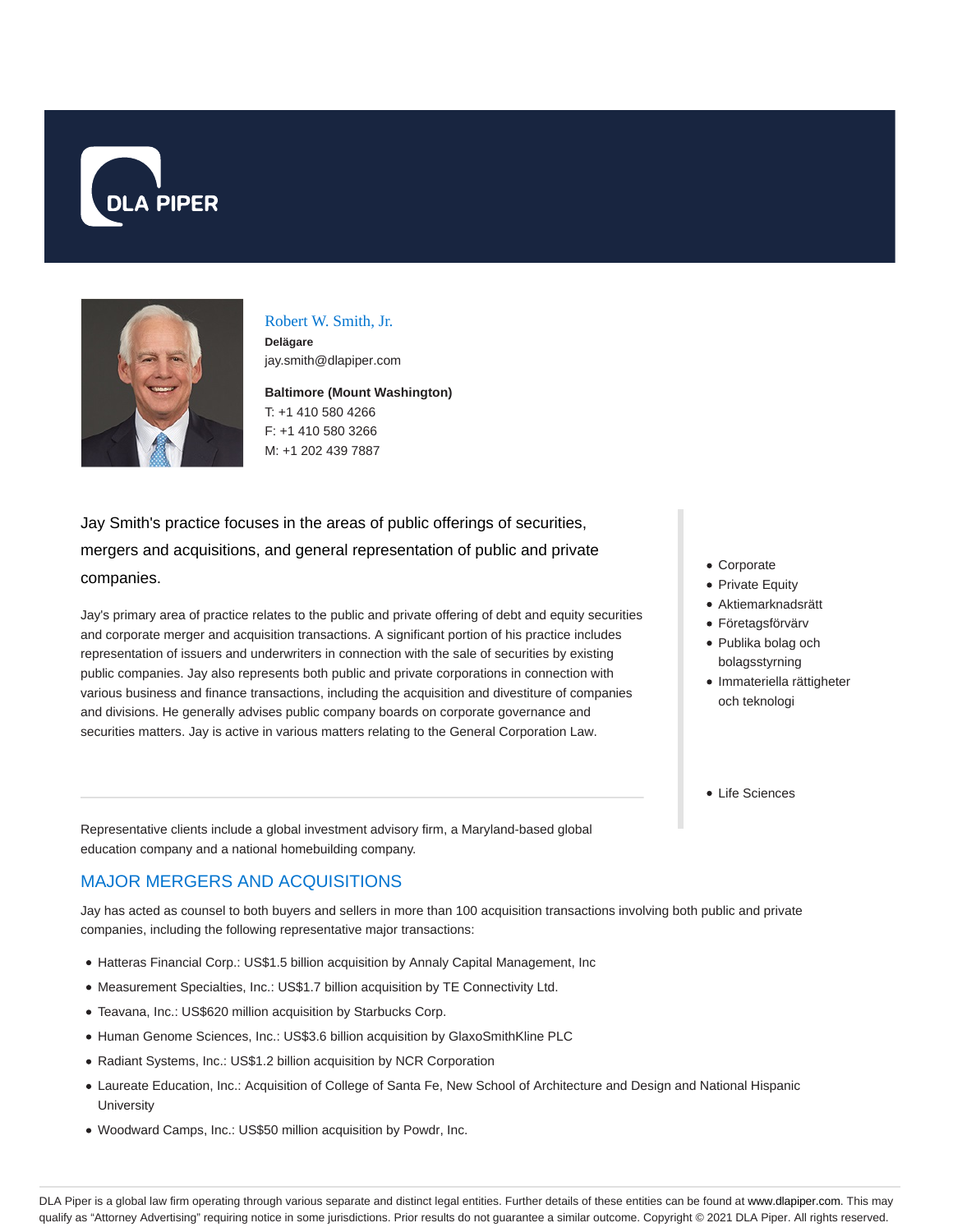- Laureate Education, Inc.: US\$3.8 billion acquisition by Kohlberg Kravis Roberts & Co., and other investors
- Inland American Real Estate Trust: US\$850 million acquisition of Winston Hotels
- Sizeler Property Investors: US\$324 million acquisition by Revenue Properties
- FTI Consulting: US\$260 million acquisition of Financial Dynamics
- Aggregate Industries, Inc.: US\$231 million acquisition of Meyer Material
- Columbia Bancorp: US\$306 million acquisition by Fulton Financial Corporation
- Marriott International, Inc.: US\$150 million joint venture transaction involving Courtyard by Marriott Hotels
- The Rouse Company: US\$12.6 billion acquisition by General Growth Properties, Inc.
- T. Rowe Price Associates, Inc.:US\$780 million acquisition of interest in Rowe Price Fleming Inc.
- USF&G Corporation: US\$2.1 billion acquisition by The St. Paul Companies
- Merry Land & Investment Company, Inc.: US\$1.8 billion acquisition by Equity Residential, Inc.

#### SECURITIES OFFERINGS

Jay has served as counsel in more than 75 public and private offerings of equity and debt securities, both on behalf of issuers as well as underwriters, including the following representative transactions:

- Laureate Education, Inc.: US\$165 million follow-on public offering of common stock
- Marriott International, Inc.: US\$450 million offering of senior notes. Underwriters: BofA Merrill Lynch, Deutsche Bank Securities and Wells Fargo Securities
- Laureate Education, Inc.: US\$490 million initial public offering and US\$400 million Series A Preferred Stock private offering
- Human Genome Sciences: Public offering of \$490 million of convertible senior notes. Underwriters: CitiGroup
- The Ryland Group, Inc.: Public offering of US\$300 million of senior notes and related tender offer and redemption of existing notes. Underwriters: J.P. Morgan and BofA Merrill Lynch
- Human Genome Sciences: Issuance of common stock with aggregate proceeds of US\$450 million. Underwriters: Goldman, Sachs & Co. and Citi
- Laureate Education, Inc.: Dutch auction tender offer for senior notes
- The Ryland Group, Inc.: Public offering of US\$230 million of senior notes. Underwriters: Citigroup; Barclays Capital; Morgan Keegan; Morgan Keegan & Company, Inc.; SunTrust Robinson Humphrey
- Laureate Education, Inc.: Rule 144A debt offering of US\$1 billion of senior and subordinated notes. Underwriter: Goldman Sachs
- Marriott International, Inc.: Public offering of US\$350 million of senior notes. Underwriters: Merrill Lynch, Citigroup
- The Ryland Group: Public offering of US\$250 million of senior notes. Underwriters: Citigroup
- Marriott International, Inc.: Rule 144A Debt offering of US\$427 million of senior notes and related exchange offer. Underwriters: Deutsche Bank; Merrill Lynch
- MuniMae TE Bond Subsidiary, LLC: US\$100 million private placement of subordinated cumulative preferred shares. Underwriters: Merrill Lynch
- Human Genome Sciences, Inc.: Rule 144A offering of US\$230 million of convertible notes. Underwriters: Citigroup; Merrill Lynch
- Marriott International, Inc.: Public offering of US\$350 million of senior notes. Underwriters: Merrill Lynch
- Human Genome Sciences, Inc.: Issuance of 12.65 million shares of common stock with aggregate proceeds of US\$950 million. Underwriters: Credit Suisse First Boston; Goldman, Sachs & Co.; Lehman Brothers; CIBC World Markets; J.P. Morgan & Co.; and Dain Rauscher Wessels

### KVALIFIKATIONER

### **Admissions**

Maryland